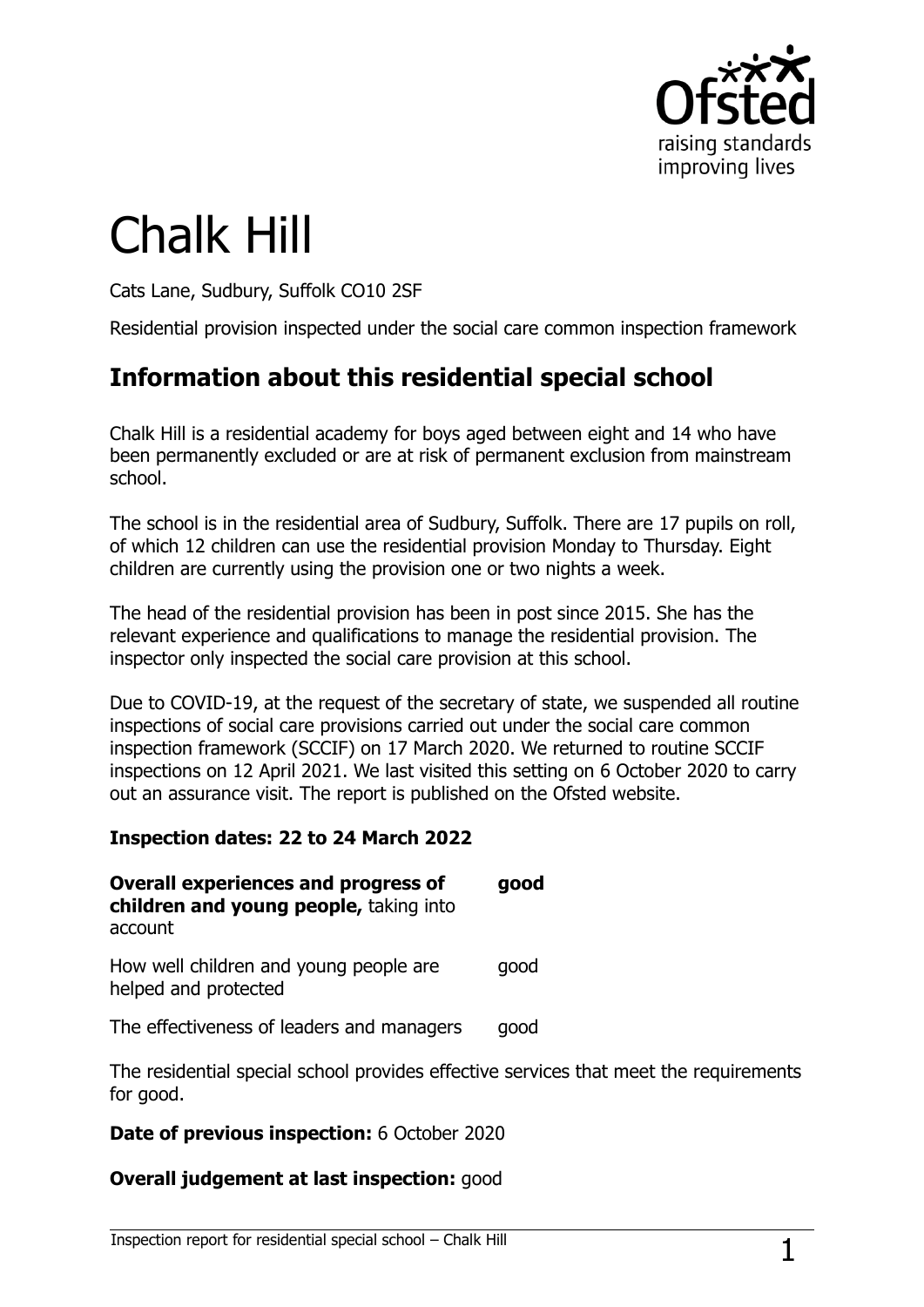

## **Inspection judgements**

#### **Overall experiences and progress of children and young people: good**

Children receive individualised care from a dedicated team of staff. The staff know the children well and have an excellent understanding of their strengths and individual vulnerabilities.

Due to the reduced numbers of children currently accessing the residential provision, a decision was made to offer the day pupils one or two nights a week boarding. This has given children the opportunity to spend time with their friends and to have the same experiences as their peers.

Children make good progress academically during their time at the school. The residential children have improved attendance and make good progress. For some children, not having a long journey to school each morning means that they are in a better position to learn.

The residential provision gives children a home-from-home experience. The children spoken to said that they love staying and spending time with staff. Children said they get to do 'really good stuff'.

Parents and professionals spoken to were extremely positive about the staff and praised the effective communication from the staff. A parent said that although her child is not yet staying overnight, the extended days have given him a positive experience and an introduction into being away from home.

The residential provision is spacious, comfortable and welcoming. Children are encouraged to personalise their bedrooms. Children are supported to take part in a range of activities on the school site and in the local community. These activities help the children to develop their social skills, self-confidence and self-esteem.

Staff are ambitious for children. Residential and school staff set achievable targets for children. However, children are not supported with any independent life skills to prepare them for learning basic life skills.

Behaviour is managed well using praise and positive reinforcement. This approach is supported by helping the children to understand their behaviours and develop coping strategies. Staff celebrate children's achievements and positive behaviours. The children proudly showed off their certificates, explaining that if they are awarded five certificates, they can choose a prize. This reinforces children's positive behaviours.

#### **How well children and young people are helped and protected: good**

Children feel safe at the school. Safeguarding systems are implemented effectively. Concerns are shared appropriately with external agencies and parents. The staff's response to any safeguarding concerns is swift and protects the children.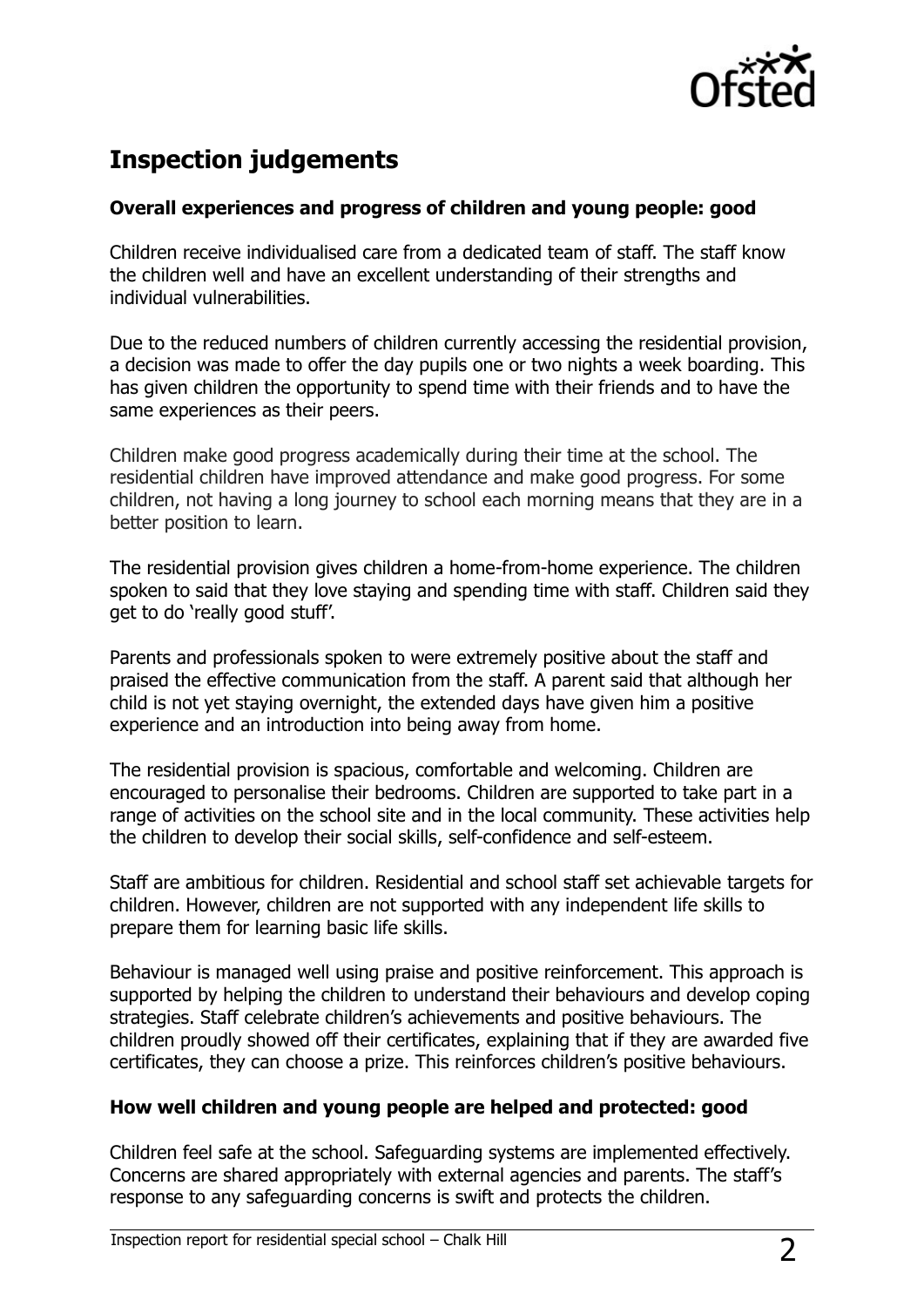

The staff are knowledgeable about safeguarding. They respond to and report concerns to the designated safeguarding lead (DSL). All staff have completed the appropriate safeguarding training. Residential staff discuss safeguarding in team meetings and as part of their supervision meetings. This information-sharing helps to safeguard the children.

The DSL has good links with the youth offending diversion service deferral programme. Together they have successfully worked with children who are on the fringe of criminal activities in the community. The DSL has also developed good links with the local police. This means that other interventions are being used instead of the child gaining a criminal record.

Risk is generally managed well, and good-quality risk assessments are in place. However, these are not always updated immediately after a concern, to ensure that staff are all working consistently to safeguard the child.

Physical interventions are rarely used in residential time. In the school, they are used as a last resort to prevent children from harming themselves or others. Incidents of the use of physical intervention are appropriately recorded. Children complete a thoughts and feelings form with staff after each hold. However, these are not uploaded on to the system. Therefore, any future plans recorded to support the children will not be seen by staff.

Leaders and managers ensure that there is an effective recruitment process. Staff cannot begin to work until all checks are completed and verified. This helps to ensure that unsuitable people are not employed to work with the children.

#### **The effectiveness of leaders and managers: good**

The head of care has the relevant experience and qualifications to manage the provision. Since the last inspection, a new deputy head of care has been recruited to support the head of care.

The head of care and the senior leadership team meet regularly to discuss children's progress. The staff discuss the strengths and further developments for the residential provision. There is a constant approach of sharing information between school and residential staff. The staff have high aspirations for children.

The staff access the training they need to work effectively with the children and meet their needs. The residential staff have, or are in the process of working towards, a relevant level 3 qualification. The staff benefit from regular supervision and staff meetings. They say that they find these supportive and an opportunity to talk about children and share good practice. Staff receive an induction, which gives them an understanding of working with the children and provides them with the relevant training.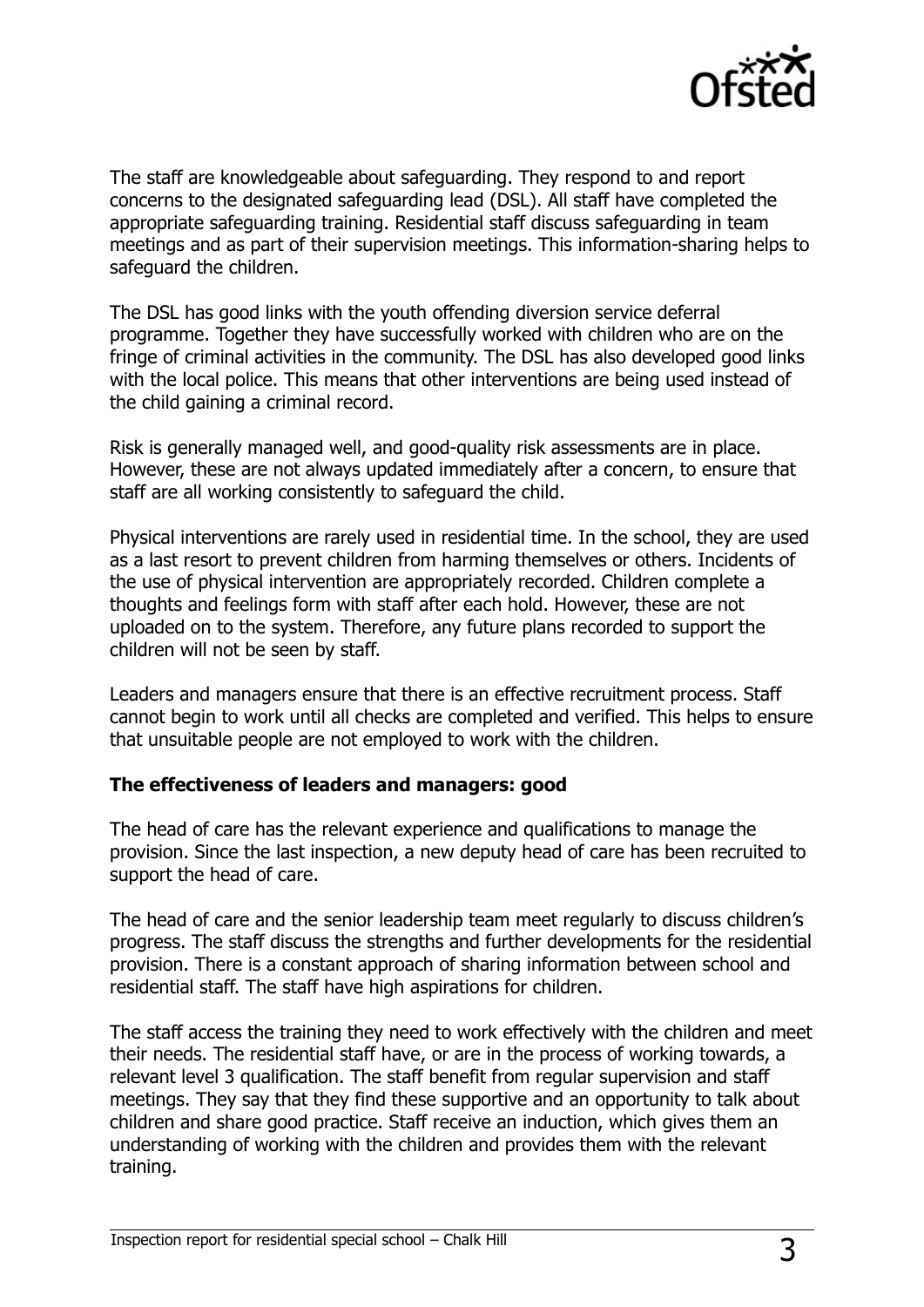

Residential house meetings have not been taking place, due to the reduced numbers of children. However, the staff have ensured that they speak to children at the beginning of each residential stay. Staff gain children's views about activities, for example what they would like for tea, and they are given the opportunity to talk to staff if they are worried or upset.

Feedback from parents and professionals is good. One parent said that the difference since her son joined the school is remarkable. Professionals said that communication is good, and they are kept updated with children's progress and any concerns.

Senior leaders know the strengths and areas for development of the school and residential provision. Children are clearly at the centre of practice. The staff have a sense of pride when talking about the children and want them to have the best experiences and opportunities to develop socially and emotionally.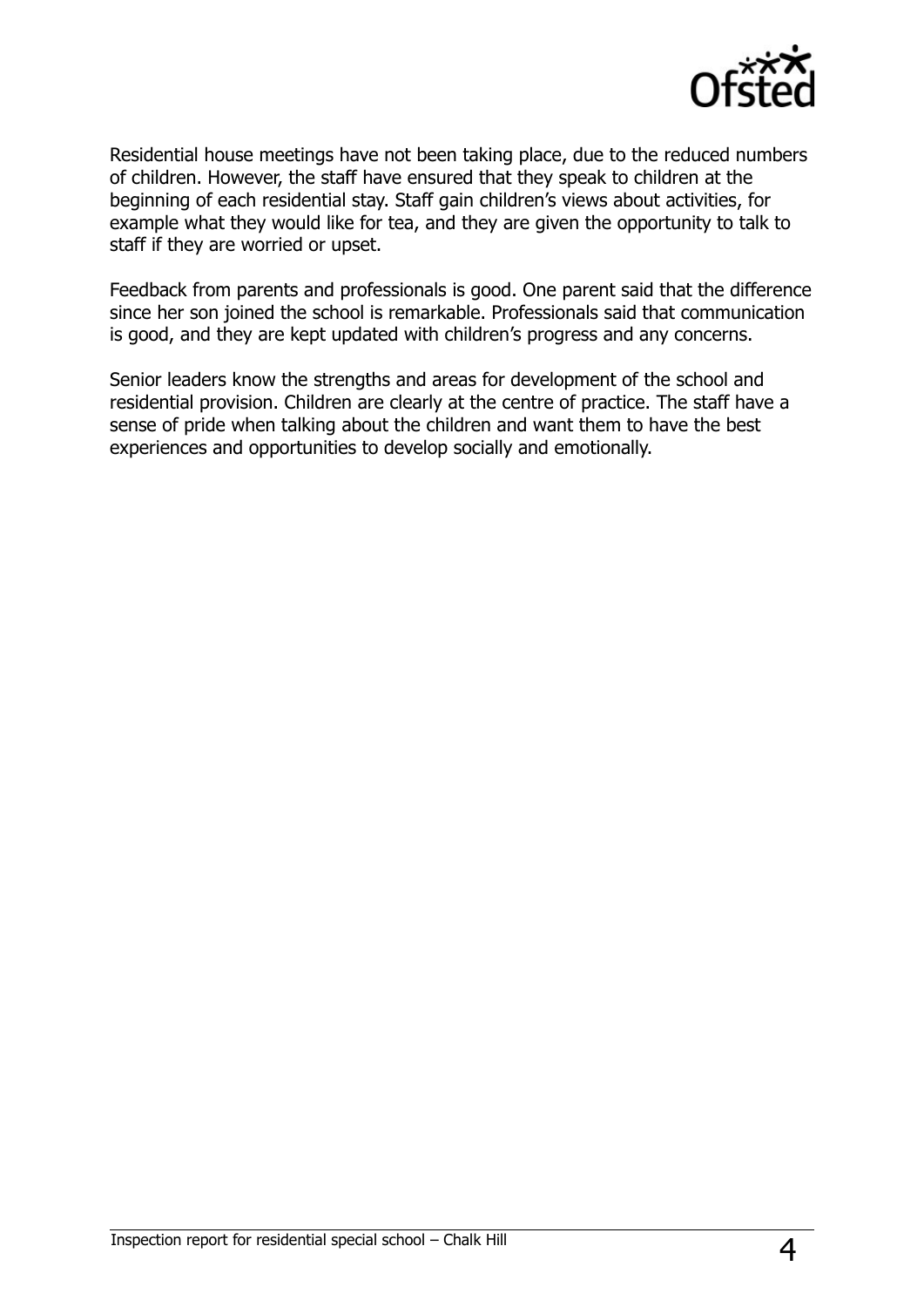

## **What does the residential special school need to do to improve?**

#### **Recommendations**

- The registered person should ensure that children have the opportunity to learn a range of basic independence skills.
- The registered person should ensure that staff record conversations of concern with a child in the correct format so risk assessments can be updated promptly.
- The registered person should ensure that children's thoughts and feelings forms following a restraint are updated on to the system, so that staff are aware of future support to be offered to the child.

## **Information about this inspection**

Inspectors have looked closely at the experiences and progress of children and young people using the social care common inspection framework. This inspection was carried out under the Children Act 1989 to assess the effectiveness of the service, how it meets the core functions of the service as set out in legislation, and to consider how well it complies with the national minimum standards.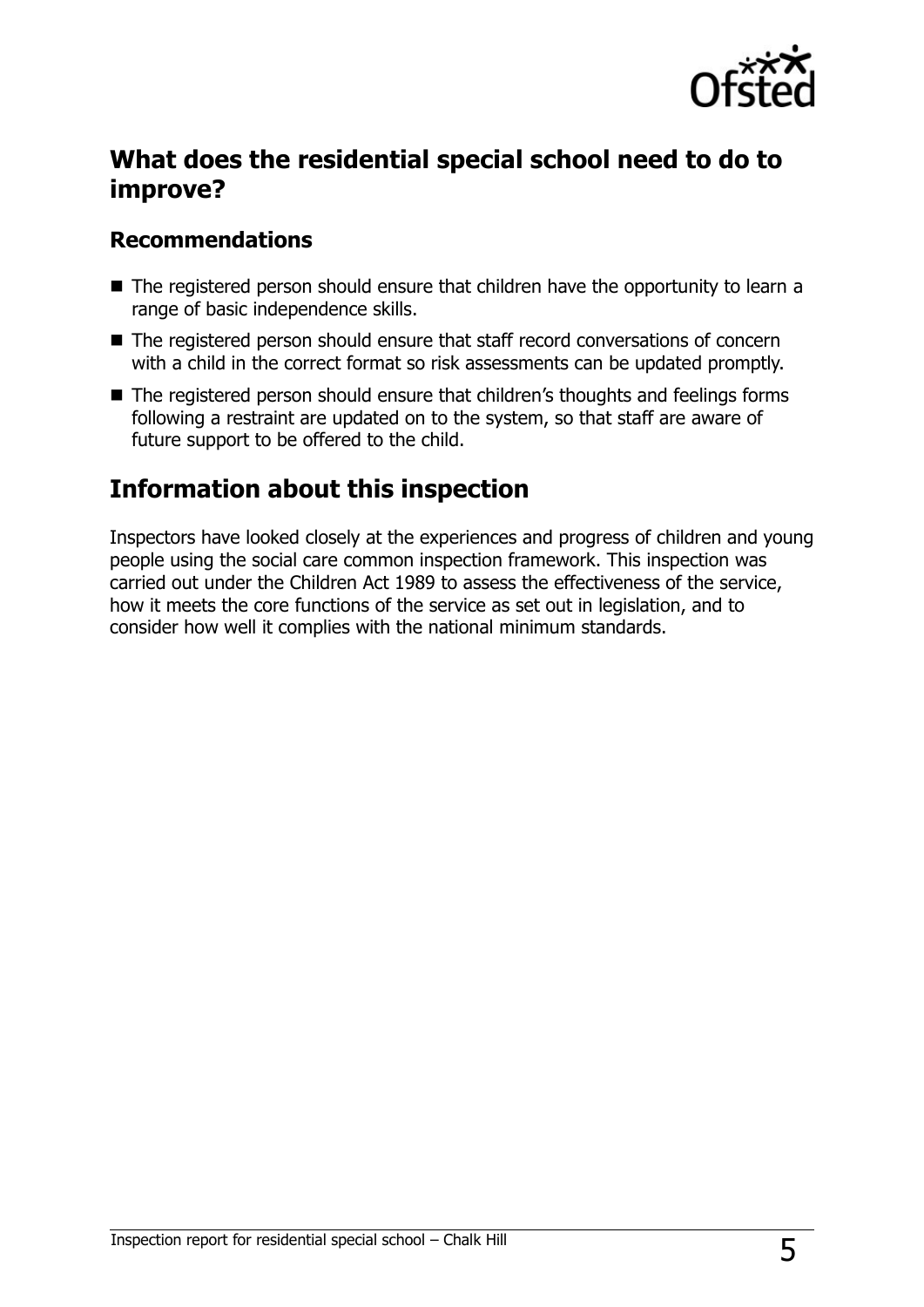

# **Residential special school details**

**Social care unique reference number:** 2640599 **Headteacher:** Graham Alcock **Type of school: Residential special school Telephone number:** 01787 373 583 **Email address:** office@chalkhill.sendat.academy

## **Inspector**

Trish Palmer, Social Care Inspector